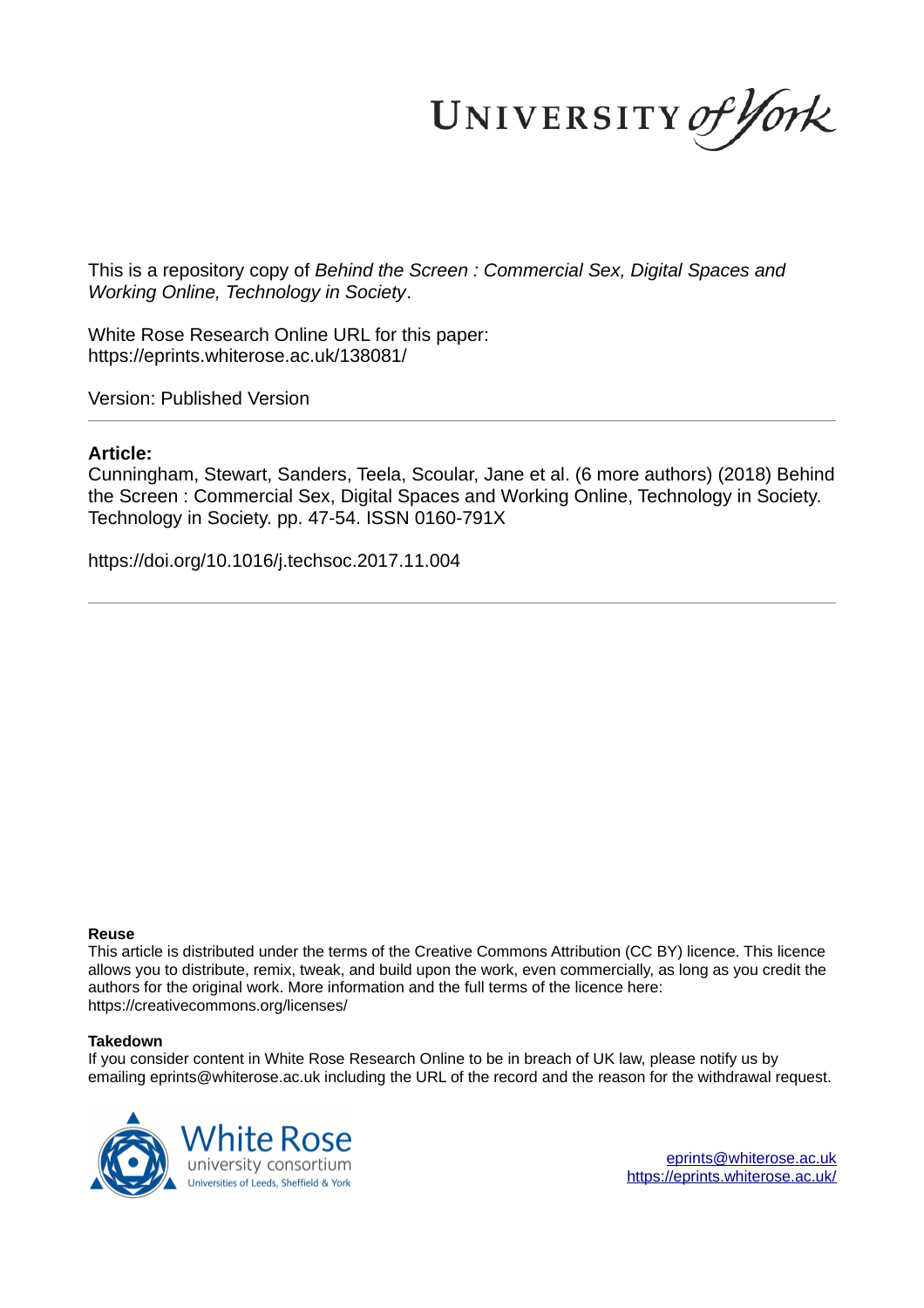#### Technology in Society 53 (2018)  $47-54$

Contents lists available at ScienceDirect

Technology in Society

journal homepage: www.elsevier.com/locate/techsoc



Stewart Cunningham <sup>a</sup>, Teela Sanders <sup>b, \*</sup>, Jane Scoular <sup>a</sup>, Rosie Campbell <sup>b</sup>, Jane Pitcher <sup>a</sup>, Kathleen Hill <sup>b</sup>, Matt Valentine-Chase <sup>b</sup>, Camille Melissa <sup>b</sup>, Yigit Aydin <sup>b</sup>, Rebecca Hamer <sup>c</sup>

<sup>a</sup> *University of Strathclyde, United Kingdom*

<sup>b</sup> *University of Leicester, United Kingdom*

c *Shef*fi*eld Hallam University, United Kingdom*

## article info

*Article history:* Received 7 September 2017 Received in revised form 20 November 2017 Accepted 28 November 2017 Available online 29 November 2017

#### 1. Introduction

The rise of the internet and related digital technologies has had a profound impact on many aspects of people's working and social lives, including the buying and selling of sexual services. In addition to providing new ways to advertise for sex workers who provide services to clients in person, the internet has also seen the development of completely new forms of commercial sex (like webcamming) that take place entirely in an online environment. Using the largest datasets created in the UK/Europe, this article explores how sex workers use the internet and digital technologies to facilitate the range of different services that they offer. We identify the ways in which the internet has improved the ability for sex workers to organize and professionalize their services, with increasing profit and safety being core objectives. At the same time, we explore some of the challenges and potential (new) harms that arise for sex workers working online.

In this paper, we aim to explore the diversity of ways in which sex workers interact with online and digital technology. This paper advances knowledge by: a) demonstrating how the shift to online working developed for sex workers and their views on the importance of the internet to their working lives; b) exposing the different marketing strategies adopted by sex workers, including the use of social media and personal websites in building an online brand; and c) discussing the impact of online reviews and the wider culture of reviewing commercial sexual services.

# *E-mail address:* Tlms1@le.ac.uk (T. Sanders).

# 2. The context of commercial sex

Whilst there is insufficient space to do justice to the burgeoning literature on sex work produced over the past few decades, it is worth noting some key scholars whose work has provided fertile ground to understand how the sex industry operates in the modern day digital era. Even in areas where criminalisation is the central model of regulation, such as the USA, there is evidence that a mainstreaming of the sex industry has occurred, both economically and to some extent socially. Brents and Sanders [1] explain how the professionalisation of the sex industry has happened as ordinary business models, networks and financing processes have become part of the everyday infrastructure in the global sex industry. The changes in how the sex industry is organised reflects the changing demographics of both the buyer and the seller, as middle class sex work influence the services, markets and actors involved, transforming the sex industry into a multi-layered and stratified consumption and labour industry  $[2,4]$ . Bernstein's  $[3]$  pivotal work allows a deeper understanding of 'what' is being sold in sex work, how this has changed over time and how it varies in different markets. She introduces the concept of 'bounded authenticity' which refers to sex workers offering 'more profound and more intimate forms of erotic connection'  $[3]$  (69)].

Bernstein also identified the fact that the internet (in the early 2000s) was 'reshap[ing] predominant patterns of sexual commerce', to the significant benefit of some (mostly middle class) sex workers in allowing them to work without reliance on third party management, to avoid interaction with the criminal justice system and to earn better money by targeting advertising to a 'more elite and specialized' clientele [ [3] (93)]. Walby [5] makes similar findings in his study of 'male-for-male internet escorting' noting that the internet has provided this group of sex workers with new ways of working that allows greater independence by facilitating direct communication with clients and providing a plethora of advertising possibilities.

A significant portion of the existing scholarship on internet based sex work has been primarily based on content analysis of platforms and advertisements  $[6-11]$  or data mined from sex work web platforms [12,13]. Castle and Lee  $[8]$ , for example, undertook a broad content analysis of 76 online escort advertising

0160-791X/© 2017 The Authors. Published by Elsevier Ltd. This is an open access article under the CC BY license (http://creativecommons.org/licenses/by/4.0/).







Corresponding author. University of Leicester, United Kingdom.

https://doi.org/10.1016/j.techsoc.2017.11.004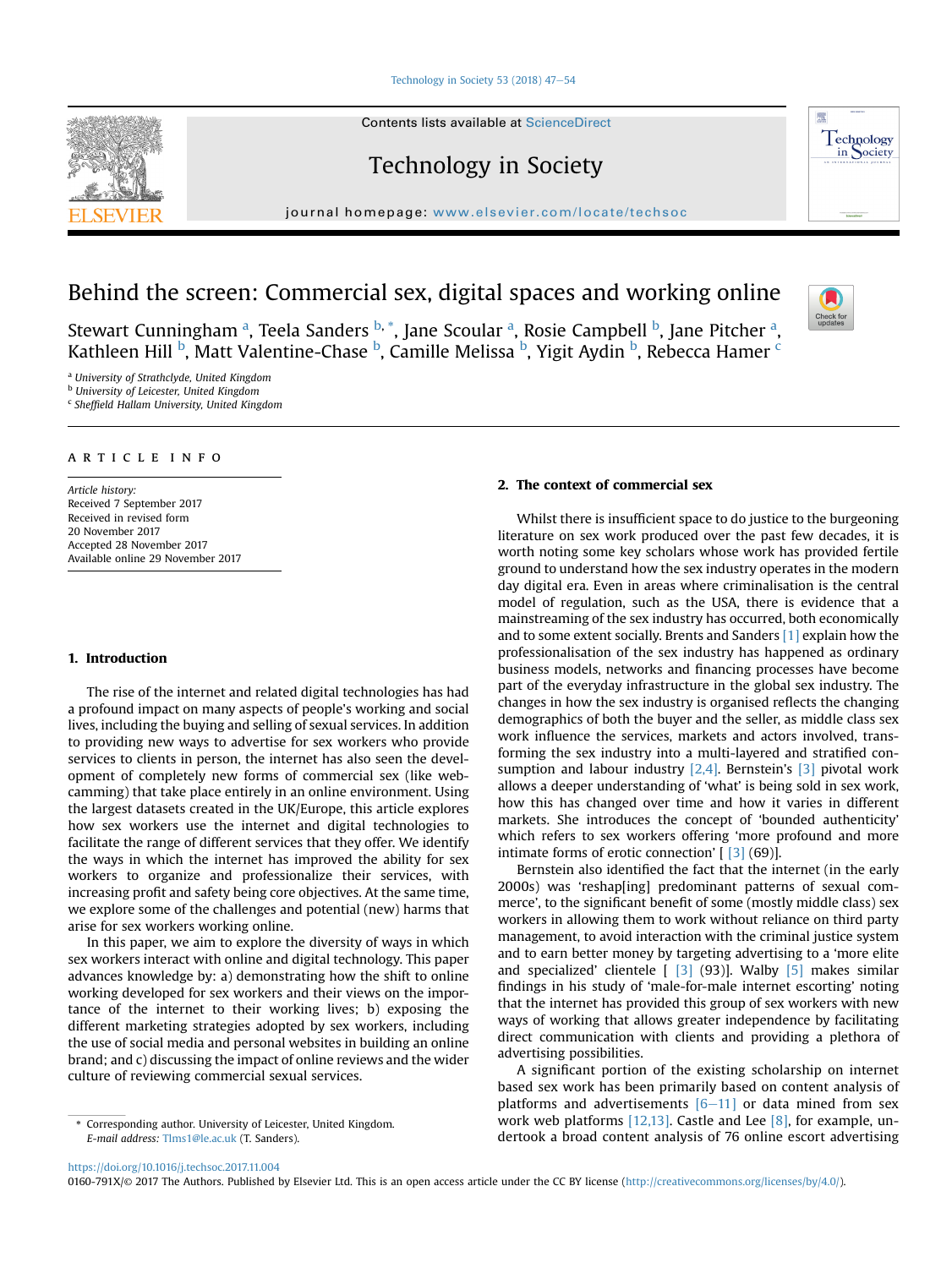sites and Smith and Kingston's [8] study analyses the demographic data of those who advertise on the UK's leading adult website through data provided by the web platform. Cunningham and Kendall [12], using data mined from the internet as well as a survey of online sex workers, explore the economic impact of the internet on commercial sex markets in the USA as well as other impacts such as displacement of street sex workers and risk behaviours among internet based sex workers. Tyler [14,15] combined content analysis with qualitative interviews with sex workers who advertise online, in this case focusing on male sex workers in London. Webcam models are the focus of an article by Jones [16] where she conducts a content analysis of webcam discussion forums and explores both the benefits, as well as dangers, of camming, such as the risk shows will be recorded without their consent (capping), disclosures of personal information online (doxing) in addition to online harassment. Our work builds on all these previous studies, exploring similar themes, but with the largest, to date, quantitative and qualitative dataset relating to internet based sex work.

Audacia Ray, an American writer and sex work activist, writing in 2007 observed that 'the Internet has transformed the sex industry' and 'has opened up a vast new world of opportunity' for independent sex workers  $[17] (46)$ ]. Ray documents a certain stratification in the online sex markets, making distinctions between sex work web platforms, like Craigslist,<sup>1</sup> which were free of charge and accessible but attracted a poor quality of clientele, 'the bottom of the barrell'  $[17]$  (51)], to the Eros Guide, which attracts more 'professional' sex workers advertising to 'a middle-class market of men who have Internet access and money to burn' [ [17] (52)].

This stratification in the online sex industry, it is argued by Jones, tends to be neglected in existing academic work, which presents an 'overly homogenized portrait of digital sex work' and 'neglect[s] the diversity that exists among types of sex work … and among sex workers themselves'  $\lceil$  [19] (559)]. Jones wants to know 'how do different types of sex workers (not just prostitutes) and their customers use the Internet  $\ldots$  ?' [ [19] (558)]. She also argues that existing studies on internet based sex work are 'altogether too optimistic' by focusing on the benefits or advantages of online sex work and fail to engage fully with the 'dangers that emerge online' [ [19] (559)]. She suggests that the 'affordances' brought about by the internet will have varied impacts for differently situated sex workers. Jones also calls for an 'intersectional perspective' asking 'how do sex workers of various races, ethnicities, nationalities, social classes, ages, etc., use the Internet?' [ [12] (559)].

#### 3. Methodology

This article is based on findings of the Beyond the Gaze (BtG) research project, an Economic and Social Research Council funded study (ES/M007324/2), run by the Universities of Leicester (where ethical approval was granted) and Strathclyde. The BtG study is a three year multi method study exploring how the internet has impacted the UK sex industry. Data was gathered in a number of ways including a survey of outreach and support projects working with sex workers, qualitative interviews with internet based sex workers<sup>2</sup> (n = 62), with individuals representing online sex

industry web platforms and those with IT and marketing experience in the adult industry ( $n = 12$ ), representatives of various police forces (56 officers covering 16 police forces) and other key informants ( $n = 8$ ), for example, a lawyer with specialist expertise in digital sex work. A survey of online sex workers hosted by Bristol Online Surveys, was undertaken between 7th November 2016 and 23rd January 2017, this gathered 641 valid responses. We had worked hard to forge relationships with the website platforms that hosted advertisements, ranging from the most popular platforms in the UK to smaller niche and specialist platforms such as BDSM and male escort sites. We were fortunate to achieve a significant amount of 'buy in' and support from these businesses who freely advertised the survey through mailouts and banners popping up on their sites. This support from the sex industry online platforms certainly increased the response rate from sex workers.

In the survey 73% ( $n = 469$ ) of respondents were women, 19%  $(n = 124)$  male, 3%  $(n = 19)$  transpeople and 3%  $(n = 18)$  non-binary or intersex. We expected the majority to be women, but surmise that these proportions are most likely reflective of the actual gender distribution of sex workers in the UK. In addition, a survey of the people who purchase sexual services in the online sector was conducted with 1309 responses. These constitute the largest surveys of online sex workers and of their customers carried out to date in the UK. This article draws mostly on the qualitative interviews with sex workers and sex industry web platforms as well as the sex worker survey.

Demographics from the survey of 641 are interesting to share here to place the sample in context. What we can summarise from the demographics is that the sample of sex workers is diverse certainly in terms of sexuality, less so in terms of ethnicity, and is largely from an educated population. While 51.3% ( $n = 239$ ) of female respondents gave their sexuality as straight/heterosexual and 43.6% ( $n = 203$ ) were bisexual, only four identified as lesbian. In comparison, 63.7% ( $n = 79$ ) of male BtG survey respondents identified as gay,  $28.2\%$  (n = 35) as bisexual and only eight respondents as heterosexual. Over half of respondents were aged between 25 and 44:  $36.8\%$  (n = 236) were aged 25-34; 26.5% (n = 170) were 35-44. A further 20.4%  $(n = 131)$  were aged 18–24. Only one respondent was aged under 18; 11.1% (n = 71) were 45–54 and 4.7% (n = 30) were aged 55 or over. The largest group of respondents (43.8%;  $n = 281$ ) entered the sex industry when they were aged  $18-24$ ;  $15.4%$  (n = 99) were aged 25–29; and 18.9% ( $n = 121$ ) were aged 30–39. Only 5.1% ( $n = 33$ ) entered sex work when they were aged 13–17. The majority of respondents (87.2%;  $n = 559$ ) were white; 5% ( $n = 32$ ) were of mixed ethnicity; 2.7% ( $n = 17$ ) were Asian/Asian British and the same number Black/Black British. Nearly 15% ( $n = 94$ ) of respondents were of non-UK nationality. Respondents were comparatively highly qualified:  $22.9\%$  (n = 147) were educated to degree level; 14.4% ( $n = 92$ ) had a postgraduate qualification; 33.1% ( $n = 212$ ) possessed qualifications to A-level or diploma level. Most respondents (71.1%;  $n = 456$ ) did not have any financial dependents.

One area we did not progress was addressing the calls from scholars like Jones [19] to engage more deeply with the intersectional nature of online sex work, particularly in relation to race and ethnicity. One of the weaknesses of the BtG study was the limited diversity in our sample, with regard to migration status. Even though we have made a number of findings with respect to how migrant sex workers use the internet we also acknowledge that research targeted specifically at migrant sex workers, with for example bi-lingual peer researchers, will help reach a group of sex workers that were excluded from our research project due to language barriers.

 $1$  Craigslist had an adult services section but this was removed by the company in September 2010 after protests and campaigns alleging that the advertising of sexual services on the website facilitated human trafficking [18].

 $2$  The vast majority of interviews were conducted over the telephone or online using Skype. Sex worker interviewees were compensated with a £20 shopping voucher.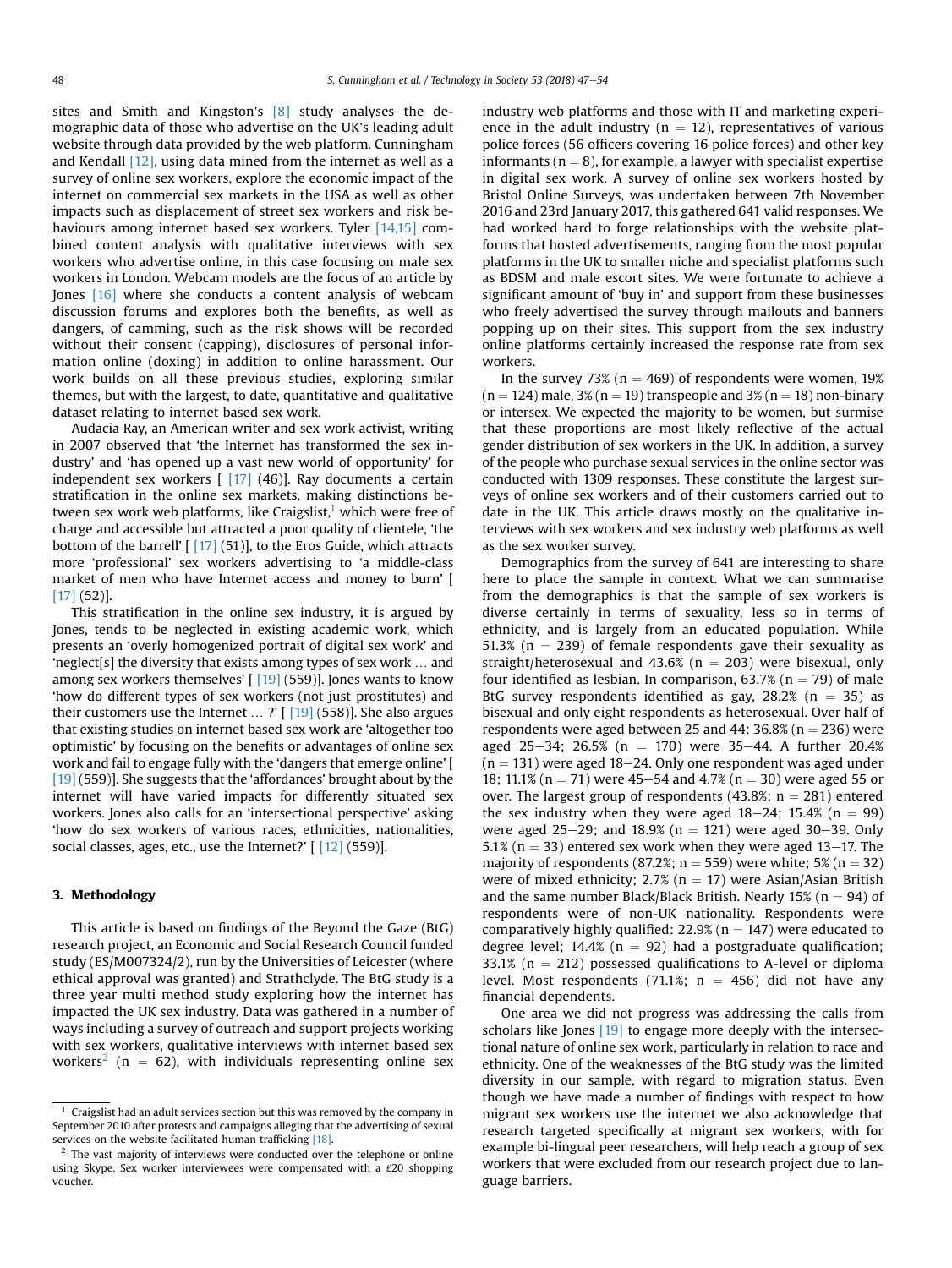#### 4. Internet based sex workers

While the existing literature on online sex work is said to focus 'almost exclusively on how prostitutes (and their clients) use the Internet' [ [19] (558)] the BtG study was premised on a much broader definition of internet facilitated sex work. We define internet based sex work as:

Sex workers based on their own, or in collectives, or working through an agency, who use the internet to market or sell sexual services either directly through in-person services (i.e. interacting with clients in person e.g. escorting, erotic massage, BDSM) or through online indirect services (i.e. interacting with clients online e.g. web camming)

This makes a clear distinction between the work of 'prostitutes' or 'escorts' who provide services to their clients in person (direct services) but who use the internet for advertising and marketing and sex workers who provide technology-mediated indirect services, like webcamming, phone sex chat or instant message. In webcamming the models perform shows, often but not always including nudity or sexual content, in front of their webcams, which are then streamed to customers watching on their own personal devices (computers/tablets/phones). Phone sex chat is not an innovation of the digital age but we classify it as a form of indirect internet based sex work because it has also evolved with technological innovations.

Instant messaging involves sex workers providing a text chat service to customers. It operates like text messaging where the sex worker and customer communicate via typed messages on their personal devices. Some adult platforms facilitate instant messaging and allow the sex worker and customer to receive messages from each other without having to share any contact information as the messages are sent through a facility on the website. Instant messaging is charged by the messages received from the sex worker and there are character limits per message. A key finding from the BtG study was the extent to which there was significant crossover between indirect and direct work with the majority of sex workers offering a range of different services [20].

There are no specific laws unique to internet based sex work in the UK and it is currently legal to advertise sexual services online. It is also legal to sell physical sexual services from an indoor premise (soliciting on the streets is criminalised) only if the property is occupied by just one person working independently. If two or more sex workers decide to share an indoor premise then they can be prosecuted for brothel-keeping. In Northern Ireland, laws were passed in 2015 to criminalise the purchase of sex but this does not apply throughout the rest of the UK. There are no laws that regulate the conduct of webcammers or those providing instant message or phone sex services.

## 5. Spaces of online sex work

The diversity of types of work undertaken by online sex workers is reflected in the diverse online spaces in which commercial sex is facilitated. We produced a typology of online sex work spaces, which identifies twelve unique forms of online environments that, in some way, facilitate or support the sex industry in the UK (see Table 1).

# 6. The shift online

Our sample of internet based sex workers included those who had worked through the shift to online working and could, therefore, comment on the changes that the internet had brought. Most respondents to the BtG survey (67.7,  $n = 434$ ), however, had been working in sex work for less than five years, starting at a time when online working was already firmly established.

For those who made the transition from other forms of sex work to internet based working there was no clear pattern in terms of the timing of their adoption of online working practices with some being early adopters and others coming to online working later. Alice (46, provides escort and other services), an early adopter of online working, for example, described how she '*started working via the internet as an independent in America around the year two thousand*' while Ben, (43, provides escort, webcam and other services), felt that '*the explosion on the internet [for sex work] came in about 2007*.'

As the influence of the internet in general social, cultural and commercial life increased, the options for advertising sex work offline declined, to the extent that for indoor sex workers to have a viable business internet advertising became almost essential. The internet was described by the BtG participants as '*extremely important*' (Amanda, 50, provides webcam and other services),'*fundamentally important*' (Hannah, 34, provides webcam and BDSM services), '*a hundred million per cent important*' (Jill, 53, provides escort, wecamming and other services), '*absolutely crucial*' (Kisses, 32, provides escort, webcam and BDSM services), '*absolutely essential*' (Slapper, 60 provides escort, webcam, BDSM and other services) and '*the number one important thing to my working life*' (Jane, 26 provides webcam and other services). Many participants felt that without the internet they simply would not be able to continue working in sex work. This was obviously pronounced for sex workers who conducted all of their work in an online environment (webcamming, instant messaging) and so without the internet there simply would be no possibility at all of offering their services:

There wouldn't be a working life without it. There's no way that I could function, this doesn't function outside the internet. Because I wouldn't be able to log on, I wouldn't be able to do instant messaging. (Rebecca, 48, provides phone and instant message services)

Many of those who offered services in person also felt that without the internet they would not be able to continue working. Boyd (32, provides escort, massage, BDSM and webcam services), for example, said that '*if there was no internet tomorrow, then I think I'd be out of work on this side of things*' and Slapper (60, provides escort, webcam, BDSM and other services) felt that she '*couldn't work without it [the internet]*'. For many there was a perception that without the internet there would be no way to reach clients given the decline in other forms of advertising and others explained that they would not be able to continue working without the internet because other modes of sex working (e.g. street, brothel) did not appeal to them.

#### 7. Diversity in engagement with digital technology

A key finding of the BtG research was that online sex workers engage with online and digital technologies in such diverse ways. Some online sex workers operate from just one advert on one website as their sole marketing source as Heather (31, provides escort services) describes:

I only use one website which is Platform 1. And I find that it works fine for me, it provides plenty of custom, so I don't feel the need to advertise anywhere else. I mean, in the past I've thought about, getting my own website and advertising on directories,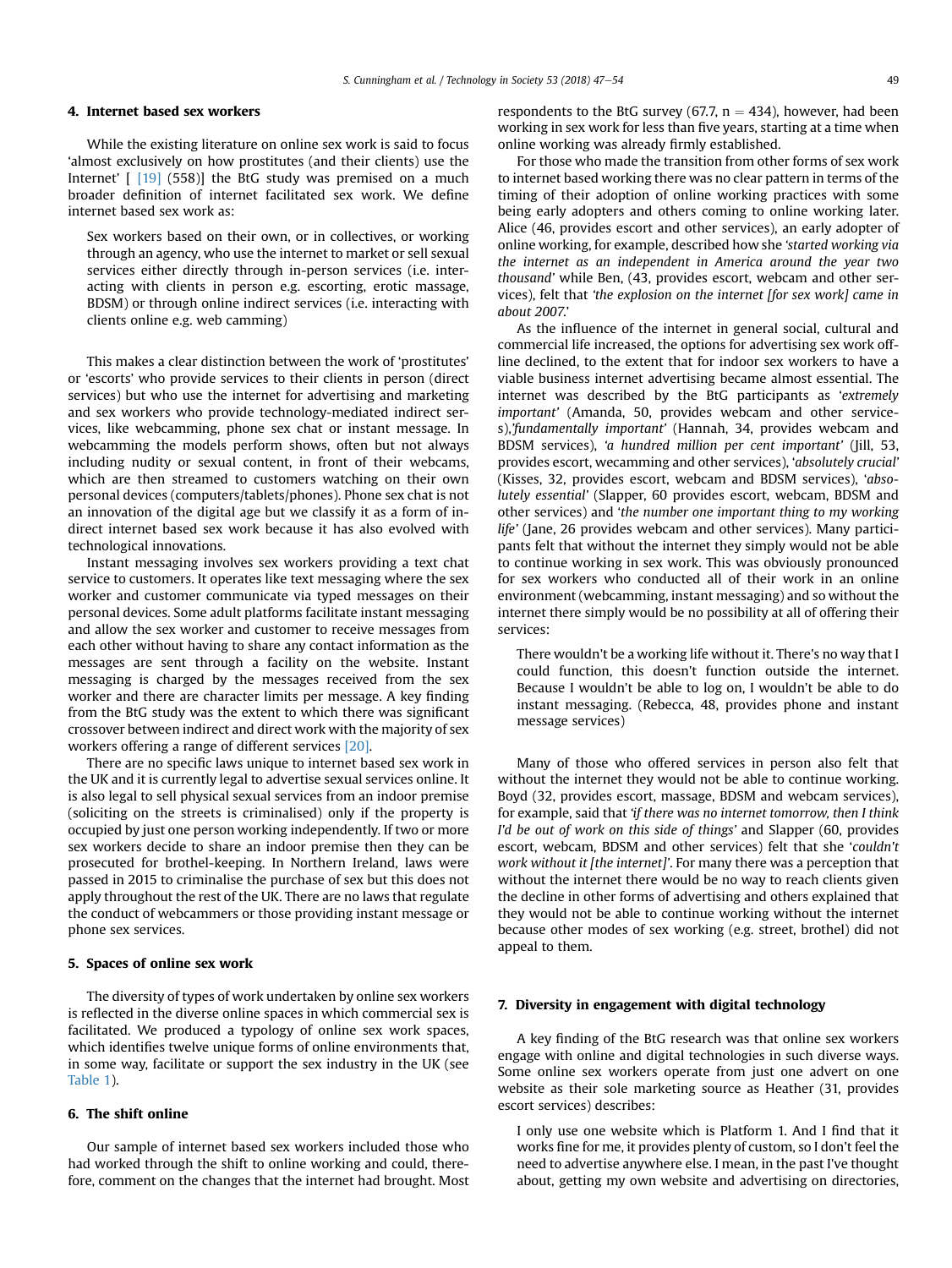| Table 1                    |  |
|----------------------------|--|
| Typology of online spaces. |  |

|                                                                | Typology of online sex work spaces                                                                                                                                                                                                                                                                                                                                                                    |
|----------------------------------------------------------------|-------------------------------------------------------------------------------------------------------------------------------------------------------------------------------------------------------------------------------------------------------------------------------------------------------------------------------------------------------------------------------------------------------|
| Escort directories/advertising platforms                       | Third party websites that allow sex workers who offer in-person direct sex work to create profiles to advertise their services.<br>Some are international; others focus on the national level and others operate at a more local level.                                                                                                                                                               |
| Webcam platforms                                               | Sites dedicated to the facilitation of webcam shows that provide an interface between the webcam models and the<br>customers.                                                                                                                                                                                                                                                                         |
| Multi-service adult entertainment platforms                    | Websites that offer a range of different sex work services within the one site. The market leading website in the UK is a multi<br>service adult entertainment platform and facilitates a range of services, including providing advertising for escorts, webcam<br>shows and instant message.                                                                                                        |
| Dating and hook-up platforms with<br>commercial advertising    | Websites/applications whose main function is to facilitate connection between people for personal relationships and unpaid<br>sexual encounters but some have designated commercial advertising space where sex workers can openly advertise their<br>services, a relatively small number compared to the overall number of these platforms in operation and mainly for men who<br>have sex with men. |
| Dating and hook-up platforms without<br>commercial advertising | Websites/applications which function to facilitate connection between people for personal relationships and unpaid sexual<br>encounters but have policies prohibiting any kind of advertising for paid sex on their sites/applications so any commercial<br>advertising that is undertaken is done covertly.                                                                                          |
| <b>Customer Review Forums</b>                                  | Online space where customers post messages about their experiences of buying sexual services including reviews of<br>individual sex workers. They are also a marketing space for sex workers.                                                                                                                                                                                                         |
| Agency websites                                                | Websites run and controlled by third party agencies who act as intermediaries between sex workers who provide direct in-<br>person services and their clients. The agencies are responsible for the running of the websites, which are used to advertise<br>different sex workers working for the agency.                                                                                             |
| Individual sex worker websites                                 | Websites used to market individual sex workers who work independently, created and managed by the sex workers<br>themselves or by web designers/IT specialists on their behalf.                                                                                                                                                                                                                       |
| Classified websites                                            | Online advertising spaces/forums that allow individuals to post user generated advertisements for a range of goods and<br>services. Some classified sites permit sex work advertising and have dedicated and separate space for these while others<br>prohibit it altogether.                                                                                                                         |
| Social media platforms/apps                                    | Sex workers engage with social media (for marketing, networking and peer support) in a range of ways and to varying<br>degrees. Many of the above online spaces have a social media presence.                                                                                                                                                                                                         |
| Sex worker forums                                              | Sex worker led online spaces where sex workers can network, get information advice and peer support.                                                                                                                                                                                                                                                                                                  |
| Content delivery platforms                                     | Some sex workers upload and sell photos and film clips on escort advertising sites but there are also dedicated platforms<br>that host and sell user generated adult content online, these are content delivery platforms.                                                                                                                                                                            |

but it all seems like a bit of a hassle, so I just stick with this one website and that works quite well for me.

Others opted for a much more diversified online presence with profiles on a range of different platforms and spaces:

…as many different UK sites as I can find, I'll use. So my profile will be out maybe about twenty-five/thirty times on various different sites. (Kisses, 32, provides escort, webcam and BDSM services)

And pretty much if you type in gay escort and [city in North West England], everything that will come back on Google I'm on …. I I think I'm on about fifty-two marketing locations at the moment, and still expanding as I move into new areas. (Spartan, 25, provides escort, massage, BDSM, webcam and other services)

During the interview, the reasons sex workers gave for adopting different marketing strategies were varied and decisions on how to engage with the internet were influenced by a range of factors. These included practical considerations like financial outlay and privacy concerns but the study also found structural factors, for example, migration status and educational background may also impact choices and decisions. In exploring sex workers' use of the internet these structural barriers will be discussed in greater detail.

## *7.1. Escort advertising and online veri*fi*cation: a barrier for migrant sex workers*

Despite the plethora of advertising options available for sex

workers a key finding of the BtG study was the reliance on a small handful of market leading websites in the UK. Platform 1, for example, is a key market leader for the vast majority of sex workers in the UK (especially cis-gender<sup>3</sup> female sex workers). Our survey results show that 93.4% ( $n = 436$ ) of cis-female sex workers (offering all kinds of services) use Platform 1. Male sex workers use Platform 1 much less often<sup>4</sup> (33, n = 41) but trans men (100%,  $n = 2$ ), trans women (88.2%,  $n = 15$ ) and non-binary people (76.5%,  $n = 13$ ) also appear to use Platform 1 in consistent numbers (although the number of respondents to the BtG survey in these gender categories was so low that no firm conclusions can be drawn on the practices of these groups of sex workers).

Platform 1, however, is known to have extremely stringent verification procedures in place that affects the ability of some migrant sex workers to use the site. Platform 1 requires advertisers to provide some combination of a copy of their formal ID (with their real name), a face picture and proof of residency in the UK. It is not known exactly when these identity verification procedures were introduced nor what precipitated their introduction but Platform 1 explained, in a written response to our interview questions, that using these verification procedures '*makes it easier for service seekers to avoid un-veri*fi*ed and potentially troublesome people.*' The emphasis here is on how the verification procedures benefit clients and Platform 1 did not discuss the issue of sex worker privacy or the potential risks to sex workers in providing this level of personal information.

Kim (25, provides escort services), a migrant sex worker, explains how this policy impacted on her:

I had a problem beginning with trying to get on the Platform 1, because I'm not UK citizen. I mean, I've got a passport now but when I was trying to apply I didn't have a passport. And I've been

 $3$  We use the term cis-gender/people to refer to those whose gender identity corresponds to the gender they were assigned at birth.

<sup>&</sup>lt;sup>4</sup> Platform 16 was found to be the market leading website for male sex workers with 76.6% ( $n = 96$ ) of cis male survey respondents using this site.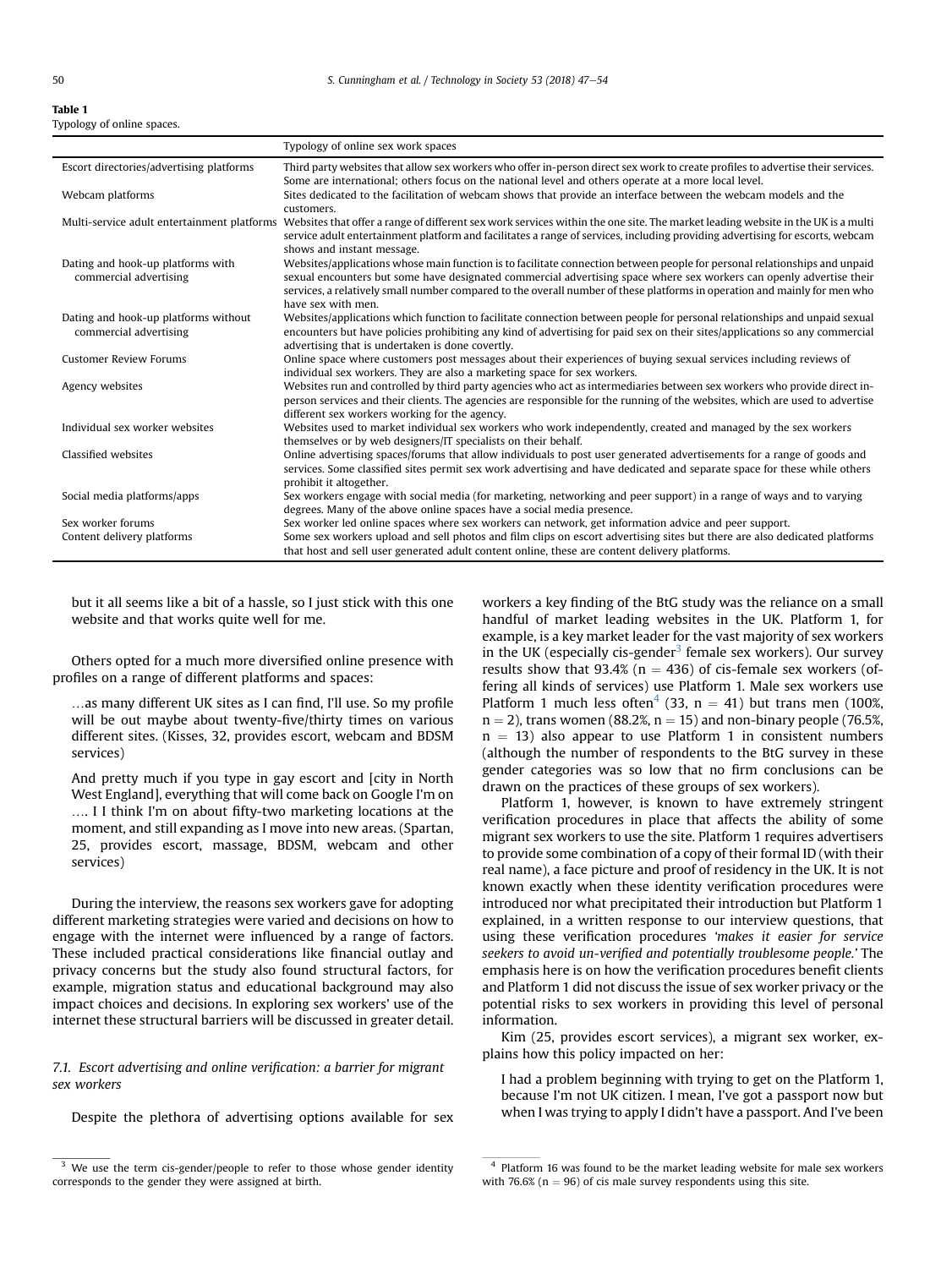asked the questions like, I'm making a photo of myself holding the newspaper on the corner of the street, which I literally find ridiculous (laughs). Basically they saying it's for their own protection and they're trying to validate if you are in UK but the questions I been asked to do, like literally being asked to make a photo of myself on the corner of the street I find ridiculous. And difficult to get through to anyone, and they're asking you to send a photo of your passport, you holding the passport and newspapers, it's something that is a bit off-putting when you're trying to get through it.

The elaborate verification procedures applied to certain groups of workers, as described by Kim, inevitably impacted on their decision to choose different platforms for marketing and advertising. Some of the migrant sex workers we interviewed were unable to, or chose not to, use Platform 1 because of the difficulties in getting verified. Lavy (33, provides escort and massage services), for example said '*it's very hard to go inside to Platform 1* … *the Platform 1 it want the identity card, passport, for me it's dif*fi*cult because I don't want that*  $-I$  want be very discreet.'

There was a perception even among some non-migrant sex workers that Platform 1's verification policy was unfair and discriminatory towards migrant sex workers. Amber (25, provides escort, massage, BDSM and other services), for example, felt that the process was '*really, really hit and miss, really ad hoc and also displays quite a lot of kind of xenophobia.*' It seems that Platform 1 is transparent about having different (more stringent) verification procedures for certain nationalities which was reflected when they responded to our interview questions by writing '*we are ruthless with the veri*fi*cation of Eastern Europeans be they in the UK or elsewhere, offering escort or cam services only.*' This maybe because they are concerned about attracting attention from the authorities who are actively seeking out sectors where modern slavery and trafficking may be suspected.

The BtG survey results support the fact that migrant sex workers in the UK use Platform 1 in less numbers than British nationals. Among British national respondents to the survey 83.2% ( $n = 426$ ) used Platform 1 to advertise while only  $66\%$  (n = 62) of those with non-British nationality used the site. Considering Platform 1 is the market leading advertising platform in the UK this may present real disadvantages to migrant sex workers in their ability to compete with others and attract clients.

Privacy was also raised, both by migrant workers and some nonmigrant workers, as a reason to avoid escort advertising sites that required any kind of verification procedure. Kay (48, provides escort services) was so concerned about privacy that not only did she avoid sites that required verification but she did not use any escort advertising site that required payment because she '*didn't want anything to link [her] to [her] real identity*'. She did, however, have her own website and noted that her webmaster was '*the only person I've actually paid anything to*'. For Kay having her own website was a central feature of her marketing strategy and livelihood.

# *7.2. Sex workers with cultural capital: personal websites and online branding*

While having a website was crucial for Kay this was not reflected across our sample with just under a third (28.9%;  $n = 185$ ) of those who responded to our survey stating that they had their own website. Only four respondents who exclusively provided technology-mediated indirect services had their own website, suggesting that personal websites are predominantly used by those offering in-person services whether that be escorting, BDSM or massage, either solely or in combination with other services.

In qualitative interviews, some sex workers spoke about not needing a website because they were able to generate sufficient business from their profiles on escort directories and advertising platforms. For others, there was a desire to have a website but there was a perception that it would be too expensive or too technically challenging. Cheryl (38, provides escort services) said that '*when it comes to setting up my own website, I don't think I'd be very skilled*' and Kisses (32, provides escort, webcam and BDSM services), was concerned not only about the cost of a personal website but also the technical side of things, like '*keeping it maintained, like hosting it, making sure people's credit card details are secure.*'

The perception that websites required technical skills was, to an extent, confirmed in our research and having a personal website seemed to provide a strong impetus for sex workers to develop their own technical capabilities. Even when participants had their websites professionally designed they were still keen to learn the basics of the website's functionalities in order to be able to update it without relying on a third party designer to do so.

Amber (25, provides escort, massage, BDSM and other services), for example, has her own website, which she built herself and describes the work she does around the website:

So I have my own professional website. I taught myself how to build my website. And it's something that I enjoy, the technology and learning … Things that I work on quite aggressively is my SEO, so my search engine optimisation, so my rankings in Google basically … I read up. I tried lots of things. It took me a few years. And it's one of those things, I was happy to tinker about on it almost as a hobby. And then obviously just Googled things and, yeah, I put  $-$  I put a lot of work into it. But I'm quite happy to do the research and see the results.

Eloise (37, provides escort and erotic massage services) echoes this point when she says '*I have learnt sort of quite a few IT skills, you've got to do really*' and Amy joked that she '*could barely send an email before [she] had the web[site], but you just have to learn*'*.*

The entrepreneurial spirit and self-directed learning required to develop a website may suggest that those sex workers with a certain degree of cultural capital and educational privilege are more likely to pursue this particular advertising source. This hypothesis was, to a degree, confirmed by the results of the BtG survey, which showed that among those who had their own website, 65.9%  $(n = 120)$  had some form of post-secondary education. There were no significant differences in those having personal websites across race or nationality but a personal website was more common among cis-female sex workers (31.7%,  $n = 147$ ) than cis-gender male sex workers (16.9%,  $n = 21$ ).

In terms of the advantages of having a personal website some sex workers spoke about how this freed them up from having to rely on escort advertising sites, especially those that dominate the market. As well as reducing overall reliance on other forms of escort advertising many of the interview participants talked about how advertising via their own website gave them more freedom to express themselves and be clear about the services they offer:

So the two, there's two main benefits to having a website, really. One is that Platform 1 has lots of rules and regulations about what you can say and what you can't say, so I wanted my own site so that I could put exactly what I needed to put on it. (Kay, 48, provides escort services)

It was also clear from interviews with sex workers who operated their own personal websites that branding was a key advantage and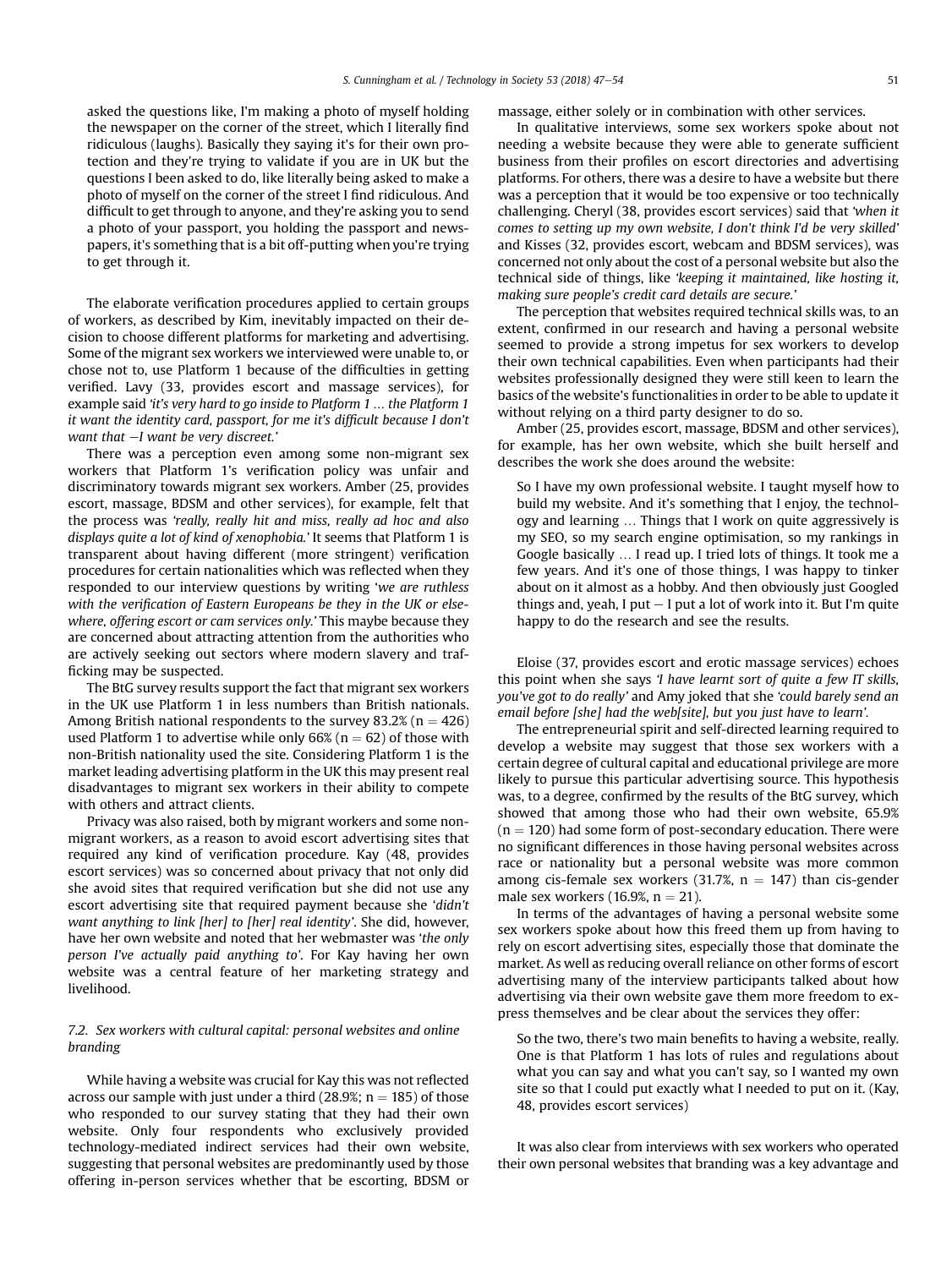reason for developing their site. Amber talked about how her website enabled her to take advantage of her '*niche*' and allowed her to '*differentiate [her]self*' in a crowded market. Liam (38, provides erotic massage services) felt that creating a strong brand through his personal website really paid off in terms of attracting clients that were specifically interested in the type of service he offered:

…what I've found is that people who come through my website are people who are directly interested in the service that I offer … Whereas people who came through much more generic websites, like Platform 18 or Platform 21 will often say, "And can you also do this? Can you also do that? Can you give me this? Can you give me that?" I want this, I want it next time. Whereas now I get, I would say, pretty much the clients that I want to see. You know, I've created a product that  $-$  and a business that is  $now - is now attracting the people that I want to attract.$ 

Liam's ability to more clearly and directly brand his service through his website was seen as a major benefit. There was also a strong sense in interviews with sex workers that personal branding with a website was a key way to attract a certain 'higher class' of client:

I was so sick of the kind of customers that I tend to get, I wanted to e-market myself to, I know this sounds horrible, but like high class, I don't actually use that wording at all in my advertising, but that kind of thing I wanted to do, and you can't really do that without a website. (Bethany, 20, provides escort services)

Personal websites were identified as an important tool to help sex workers develop a clear and targeted online brand that allowed them to attract a particular kind of client. Another major way that sex workers built their online brands was through the use of social media.

#### *7.3. Mainstreaming: sex workers' use of social media*

Social media is a relatively new yet pervasive aspect of modern life and sex workers use these mainstream internet platforms in the same way as many other online entrepreneurs and businesses. Like every other form of internet based marketing, however, social media was used in a range of diverse ways by the sex workers interviewed in the BtG research. There were many sex workers in our sample who chose not to engage with social media at all in their working life and the reasons for this almost always revolved around privacy concerns. Aaron (30, provides escort, massage, BDSM and webcam services) explained that he did not use social media for work because it was something he used in his personal life and that he was '*really strict about keeping it all separate*' and Jane (40, provides BDSM services) felt that '*if you go on social media* … *you're more likely to get outed*' and as a result chose not to use it.

Privacy concerns were, however, divergent with regard to Twitter and Facebook, perhaps the two most widely used social media platforms. Twitter use was far more common amongst research participants and Facebook presented significantly more concerns about privacy as Susan (50, provides escort and massage services) reflects when she says '*I'm just gonna do a Twitter page, but Facebook I'm a bit more dubious of because it's so interlinked and I worry then that it'll target somebody I know.*'

Just under 30% of respondents to our survey used Twitter as a marketing source (28.9%,  $n = 185$ ). Twitter use was slightly skewed in our quantitative sample towards younger sex workers with lower proportions of the  $45-54$  and over 55 age groups using Twitter (16.9%,  $n = 12$ , and 16.7%,  $n = 5$  respectively) compared with  $18-24$  year olds (28.2%, n = 37), 25-34 year olds (30.1%,  $n = 71$ ) and 35–44 year olds (35.3%,  $n = 60$ ). There was also a difference in Twitter use depending on the type of services that a sex worker provided. Kate (43, provides escort services) had a Twitter page but found it really limited in reaching local clients seeking in-person meetings and said '*if I was camming I think it would be helpful because it's reaching people all over the world but it's not very helpful to reach local punters.*' Kate's suggestion was reflected in the results of our survey with  $26.7\%$  (n = 20) of those who only offered indirect services (camming and phone sex)<sup>5</sup> using Twitter compared to just 11.2%  $(n = 22)$  of those who *only* offered direct escorting services.

Those who did use Twitter used it for simple practical purposes like letting clients know when they are available and ready to work, either in person or on cam. Others saw social media, especially Twitter use, as operating in the same way as a website, as a key way of building up their personal brand and there was a strong perception among social media users that having a presence on social media contributed to building trust among clients. Some people in our research gave considered thought to the creation and ongoing development of brand in terms of image projected and the segment of clients they wanted to target, synchronising brand across the online platforms and social media networks.

Using Twitter to communicate with other sex workers, instead of, or as well as, clients were another common theme that arose from the interviews. Some sex workers, like Anne (25, provides webcam services), used their friendships with other sex workers on social media as a specific marketing strategy:

I mainly use [Twitter] to engage with other models, cos people absolutely love the engagement between models. Especially when they think that we're all friends. Like my best friend, she's also a cam model, so we really monetise on our friendship. We'll send Tweets together and Snaps together and everyone wants us on cam together, and it never happens, but they just love the fact that we're friends. (Laughs)

For other sex workers social media was a way to connect with fellow sex workers, not as a marketing strategy but more for peer support and friendship. Alice (46, provides escort and other services), for example, uses Twitter '*primarily to connect with other working girls*' *and* said she had '*zero interest in being contacted by punters through Twitter.*'

Social media gives sex workers the opportunity to use mainstream internet platforms in a relatively controlled way to shape their online presence and develop their personal branding. Online reviews, on the other hand, provide sex workers with substantially less control over their representation online and while they may be a helpful marketing strategy can also lead to serious harms.

#### *7.4. Online reviews: a double edged sword*

The questions in our interviews with sex workers about online reviews provoked a range of strong opinions. A high proportion of interview participants felt that reviews, in a general sense, were important for attracting customers and were a useful marketing tool. Eloise said that having reviews posted online '*gets you more work, simple as that*', Michael felt that reviews are '*so useful*' and Emma believed that she got '*more work from having good reviews*'.

Important distinctions were, however, drawn among some sex

<sup>&</sup>lt;sup>5</sup> We created an aggregate category of sex workers who only provided technology mediated indirect services, in this case phone sex chat and camming, for analysis purposes.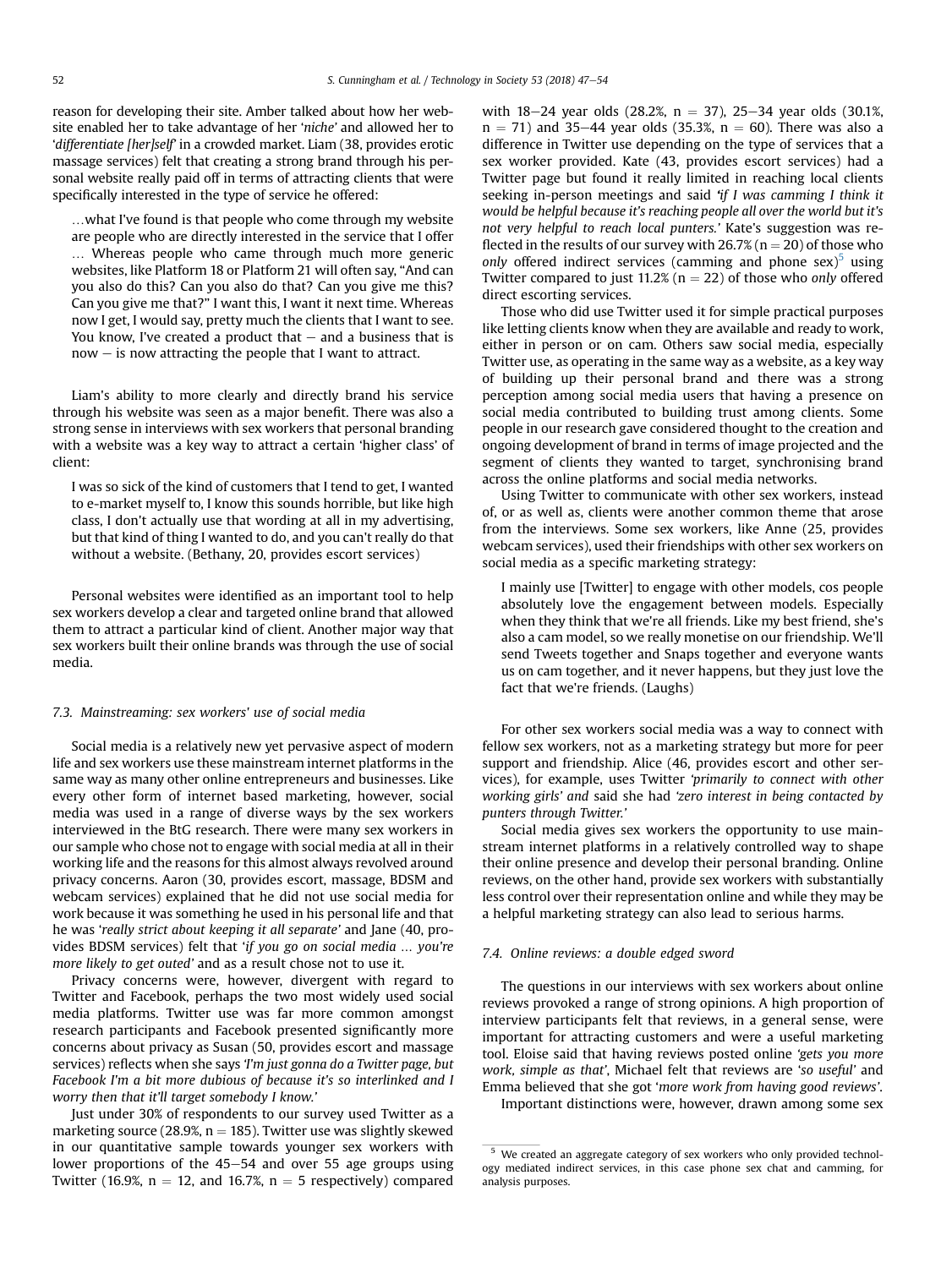workers about where reviews were posted, with certain types of reviews proving useful and others, instead, presenting risks of harm to sex workers. Reviews can be posted on the platforms where commercial sex is advertised or undertaken, like escort advertising platforms, webcam platforms, and multi service adult entertainment platforms. On these platforms reviews are often posted to the sex worker's individual profile page on the website. Another frequently used online space for posting reviews is customer forums. These forums are extremely diverse in terms of the culture fostered on the forum and their level of respect towards sex workers. Forums also vary in terms of the 'right to reply' offered to sex workers with some encouraging sex worker participation and others being more hostile.

It was interesting to note that even sex workers who offered phone chat and instant message services were also reviewed by customers, highlighting the fact that reviews are a feature of every form of internet based sex work:

So whether it's phone work, whether it's direct messaging, whether it's webcam, escorting, you can still leave the same reviews on there, on my, you know, on my profile …. Yeah. I get reviewed for everything really. I mean it's usually, it's, I would say usually I get reviewed for the phone work and the webcam work, funnily enough, more than the escorting. (Lisa, 42, provides escort, webcam and other services)

This echoes how commercial sex has been subjected to the same market forces and consumption processes as other products, goods and services as noted in the online review culture through TripAdvisor, ebay, Amazon and other central purchasing hubs. The consumer culture which has grown up around the service industry in recent decades, residing in a feedback frenzy which has significant impact on businesses and reputation has been mirrored in commercial sex.

#### *7.4.1. Bene*fi*ts of reviews*

Sex workers spoke about the benefits of reviews being that they helped build a sense of trust among potential clients and help show that the sex worker is genuine. Cait (52, provides escort, webcam and other services) felt that having reviews '*proves that the person is genuine*' and Gemma (28, provides escort and other services), who had a '*couple of hundred*' reviews on Platform 1, felt that they helped '*people see that you're genuine* … *you're reliable, you're trustworthy and you're good at your job.*' Related to this idea of conveying a sense of trust to potential clients, some sex workers spoke about reviews functioning to alert clients that they were still actively working and available, which was felt to be important given the proliferation, and often transient nature, of online sex work advertising. Simone (36, provides escort and BDSM services) tries to '*generally get a review a year*' because '*it shows that I'm there*'.

Some sex workers attempted to exert control over the reviews they received on escort advertising platforms. To be able to submit a review on Platform 1, for example, the booking with the client must be organised through the site's booking system. A number of sex workers we interviewed preferred to organise all (or the majority) of their bookings outside of the platform's booking system. This meant that they could then request reviews from clients who they knew were satisfied and would leave them positive reviews. If a client agreed to leave a review a booking could then be arranged through the platform to allow him to do so. This was done because of a recognition of the harm that could be caused to a sex workers' business if they receive a bad review.

I don't take bookings through Platform 1 until you've been to see me and then I will take a booking. And then if you want to give me a ref, you're welcome to. Because once you get a bad ref, it's really hard to take it off. (Sevda, 44, provides escort and BDSM services)

This quote from Sevda highlights the potential damage that can be done to a sex worker's reputation, and business, if they receive a negative review. There were mixed feelings, and experiences, among our sample about the impact of negative reviews. Even though Sevda did take precautions to ensure that she did not receive negative reviews, at least on Platform 1, she was fairly ambivalent about their impact noting that '*some clients are really into refs, especially the middle-class type, but I don't think the people I see are*'.

#### *7.4.2. Dealing with negative reviews*

For others, however, negative reviews can have a serious impact on their business and their wellbeing. Anna (23, provides escort and webcam services) shared the fact that, in terms of her webcam work, receiving one negative review from a client for a webcam show meant that side of her business '*completely died*'. For Anna the vast amount of competition in webcamming work meant that this review had a seriously negative impact:

Yeah, because when I've had bad feedback before, like when I've actually been, like told a guy to basically f-off because he was being rude, like, you know, that was the worst move I ever made because then (laughs), you know, I got a bad, a really bad review. Which then, the first thing that you see when you log on, so when clients look up to find a webcammer, they can see the most recent feedback, you see negative, and there's millions of other girls that will have simply just positives.

Anna's experience of the disastrous impact of a negative review for camming work was not necessarily shared by other cammers in our sample. The importance and impact of reviews/feedback for webcammers varied depending on the specific website that was used to cam. Reviews and feedback are important when camming through Platform 1 as Anna described above. Anne (25, provides webcam services) explained that webcam platforms have different systems for placing model's profiles on the website. Anne noted that in Platform 42 customers '*can rate you after private* [shows] *and leave comments and that actually affects your placement*' whereas on Platform 43 reviews have no impact on placement and she is able to delete reviews on this site if she does not like them. Instead, Platform 43 determines a model's placement on the site (how high they appear in the listings) based on their earning levels calculated by how much income they earn on average per hour.

#### *7.4.3. Risks and harm in reviews*

Given Anna's experience with the negative review she was much more conscious in her interactions with webcam clients for fear of provoking another bad review. The risk that clients could use the threat of leaving a negative review to coerce a sex worker into providing a service they did not want to do was also raised by some of our participants. Ruz (27, provides escort services), for example, said '*I wouldn't react very strongly to that client if he's doing something I don't want to* … *I will be still like, er, aware that the, this guy can go online and, you know, write a really bad review about me and then like it can cut my business, basically*.'

Reviews, even when they are positive, can also have a negative side for sex workers and one recurring theme in our interviews was the risk that reviews can generate false expectations amongst clients. Milena (32, provides escort and BDSM services) notes that the '*reviews are quite descriptive*' and that clients reading these reviews then expect to receive exactly the same service, which does not